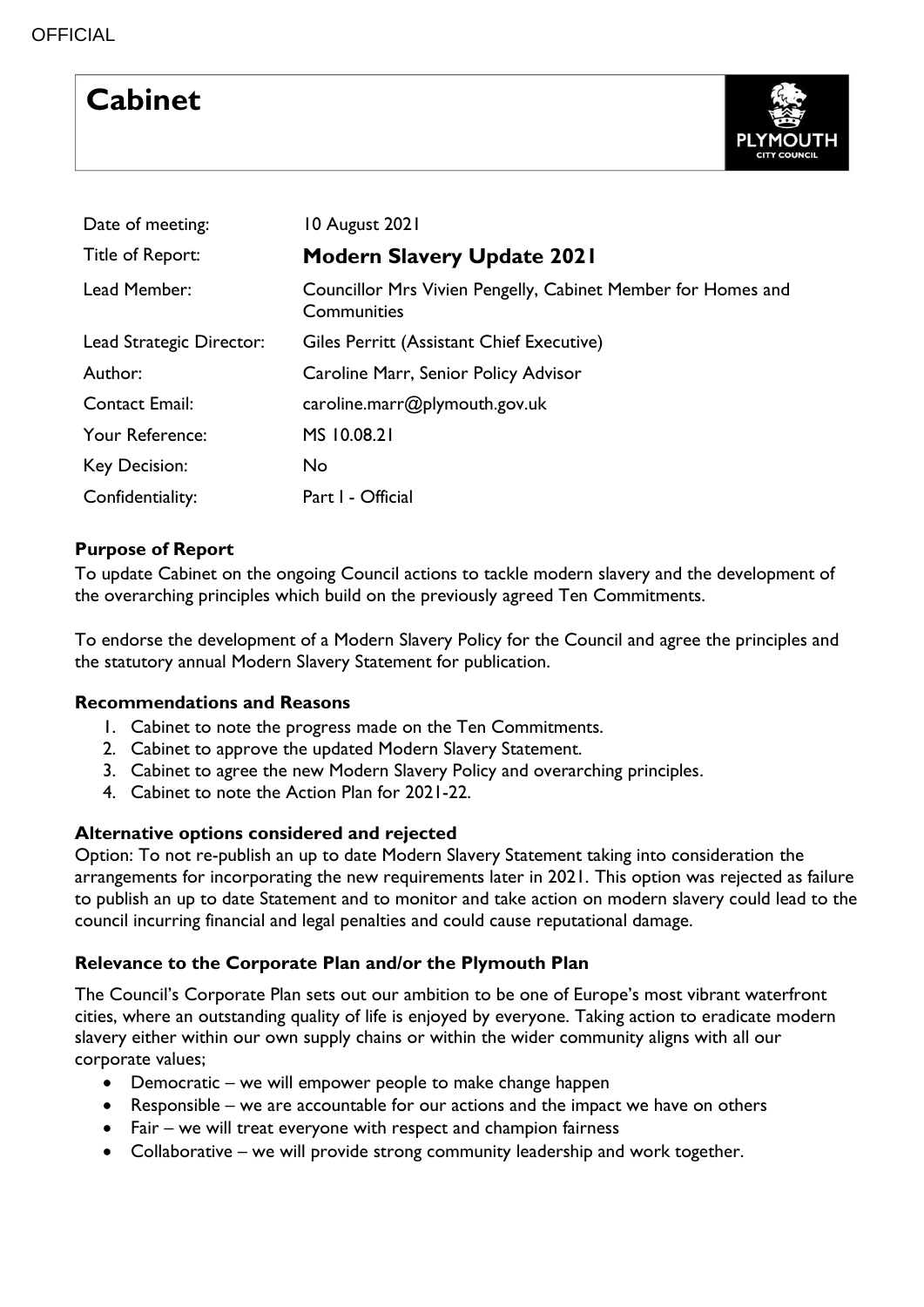#### **Implications for the Medium Term Financial Plan and Resource Implications:**

There are no additional costs to the council by approving the updated statement.

#### **Carbon Footprint (Environmental) Implications:**

There are no implications on the Carbon Footprint of the Council.

#### **Other Implications: e.g. Health and Safety, Risk Management, Child Poverty:**

*\* When considering these proposals members have a responsibility to ensure they give due regard to the Council's duty to promote equality of opportunity, eliminate unlawful discrimination and promote good relations between people who share protected characteristics under the Equalities Act and those who do not.*

There is no typical victim of slavery. Victims are men, women and children of all ages, ethnicities and nationalities and cut across the population. However, it is typically more prevalent among the most vulnerable or within minority or socially excluded groups. Failure to address this issue would result in the Council failing to carry out its statutory duty to protect the most vulnerable residents and communities. Consideration has been given to the impact on diverse communities (see attached EIA) of agreeing the Modern Slavery Policy for the Council and approving and publishing the updated Modern Slavery Statement, in conclusion there are no anticipated adverse impacts associated with this decision.

#### **Appendices**

*\*Add rows as required to box below*

|   | <b>Ref. Title of Appendix</b>                | <b>Exemption Paragraph Number</b> (if applicable)<br>If some/all of the information is confidential, you must indicate<br>why it is not for publication by virtue of Part 1 of Schedule 12A<br>of the Local Government Act 1972 by ticking the relevant box. |   |   |   |   |   |  |
|---|----------------------------------------------|--------------------------------------------------------------------------------------------------------------------------------------------------------------------------------------------------------------------------------------------------------------|---|---|---|---|---|--|
|   |                                              |                                                                                                                                                                                                                                                              | 7 | 3 | 4 | 5 | 6 |  |
| A | Modern Slavery Policy                        |                                                                                                                                                                                                                                                              |   |   |   |   |   |  |
| B | Progress against the Ten Commitments (Table) |                                                                                                                                                                                                                                                              |   |   |   |   |   |  |
|   | <b>Modern Slavery Statement 2021</b>         |                                                                                                                                                                                                                                                              |   |   |   |   |   |  |
| D | Modern Slavery Action Plan 2021/22           |                                                                                                                                                                                                                                                              |   |   |   |   |   |  |
| E | <b>Equalities Impact Assessment</b>          |                                                                                                                                                                                                                                                              |   |   |   |   |   |  |

#### **Background papers:**

*\*Add rows as required to box below*

*Please list all unpublished, background papers relevant to the decision in the table below. Background papers are unpublished works, relied on to a material extent in preparing the report, which disclose facts or matters on which the report or an important part of the work is based.*

| Title of any background paper(s) | <b>Exemption Paragraph Number</b> (if applicable)                                                                                                                                                       |  |  |  |  |   |  |  |  |
|----------------------------------|---------------------------------------------------------------------------------------------------------------------------------------------------------------------------------------------------------|--|--|--|--|---|--|--|--|
|                                  | If some/all of the information is confidential, you must indicate why it<br>is not for publication by virtue of Part 1 of Schedule 12A of the Local<br>Government Act 1972 by ticking the relevant box. |  |  |  |  |   |  |  |  |
|                                  |                                                                                                                                                                                                         |  |  |  |  | O |  |  |  |
|                                  |                                                                                                                                                                                                         |  |  |  |  |   |  |  |  |
|                                  |                                                                                                                                                                                                         |  |  |  |  |   |  |  |  |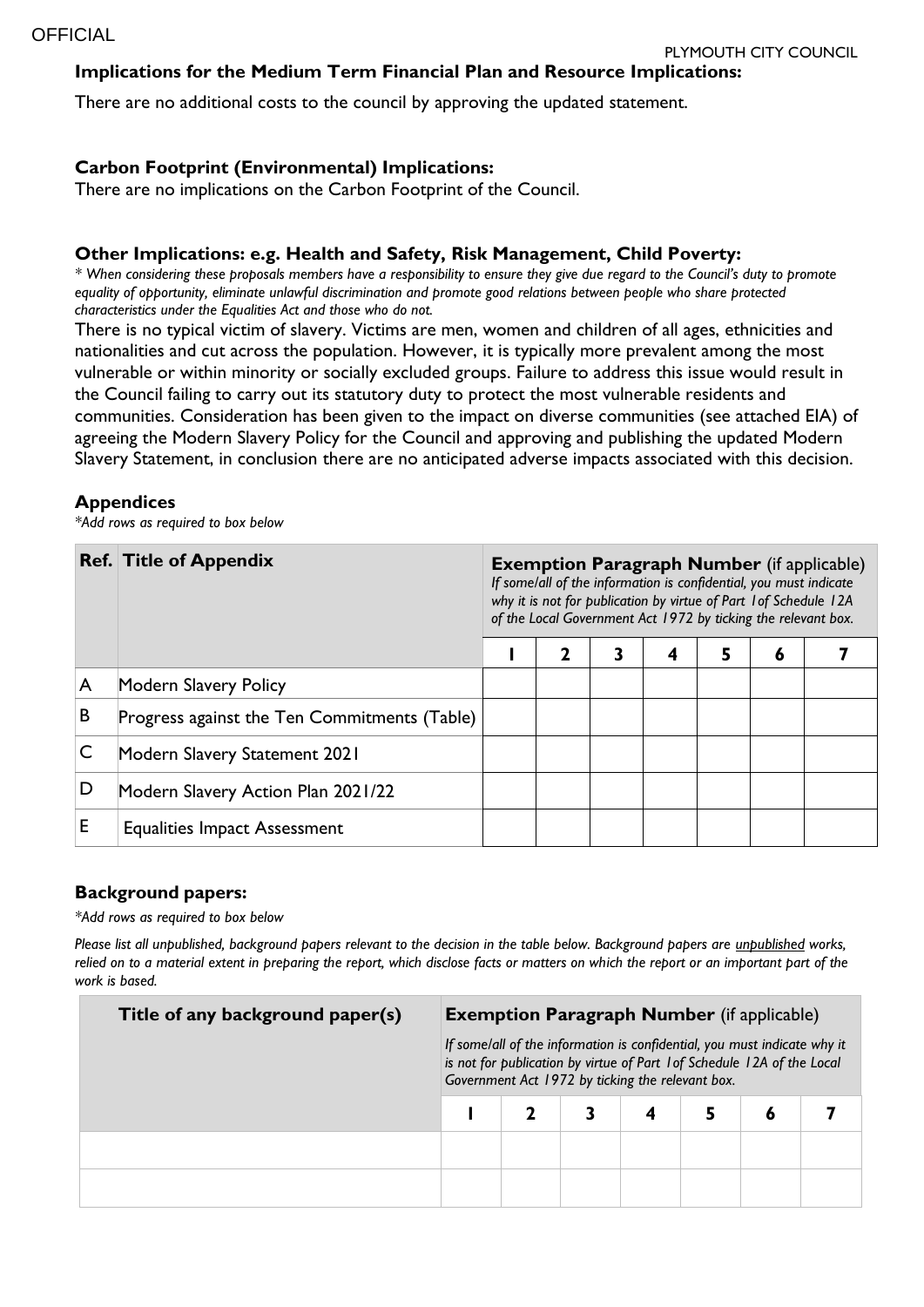# **Sign off:**

| Fin                                                                                                   | $d$ jn.2<br>.22.70 | Leg | LS/37<br>068/1<br>P/290<br>721 | <b>Mon</b><br>$\mathsf{Off}$ |  | <b>HR</b> | 2807<br>2021k<br>ab | <b>Assets</b> |  | Strat<br>Proc | <b>HG/PS/59</b><br>3/CP/0721 |
|-------------------------------------------------------------------------------------------------------|--------------------|-----|--------------------------------|------------------------------|--|-----------|---------------------|---------------|--|---------------|------------------------------|
| Originating Senior Leadership Team member: Giles Perritt (Assistant Chief Executive)                  |                    |     |                                |                              |  |           |                     |               |  |               |                              |
| Please confirm the Strategic Director(s) has agreed the report? Yes                                   |                    |     |                                |                              |  |           |                     |               |  |               |                              |
| Date agreed: 27/07/2021                                                                               |                    |     |                                |                              |  |           |                     |               |  |               |                              |
|                                                                                                       |                    |     |                                |                              |  |           |                     |               |  |               |                              |
| Cabinet Member approval: Approved by Councillor Pengelly, Cabinet Member for Homes and<br>Communities |                    |     |                                |                              |  |           |                     |               |  |               |                              |
| Date approved: 27/07/2021                                                                             |                    |     |                                |                              |  |           |                     |               |  |               |                              |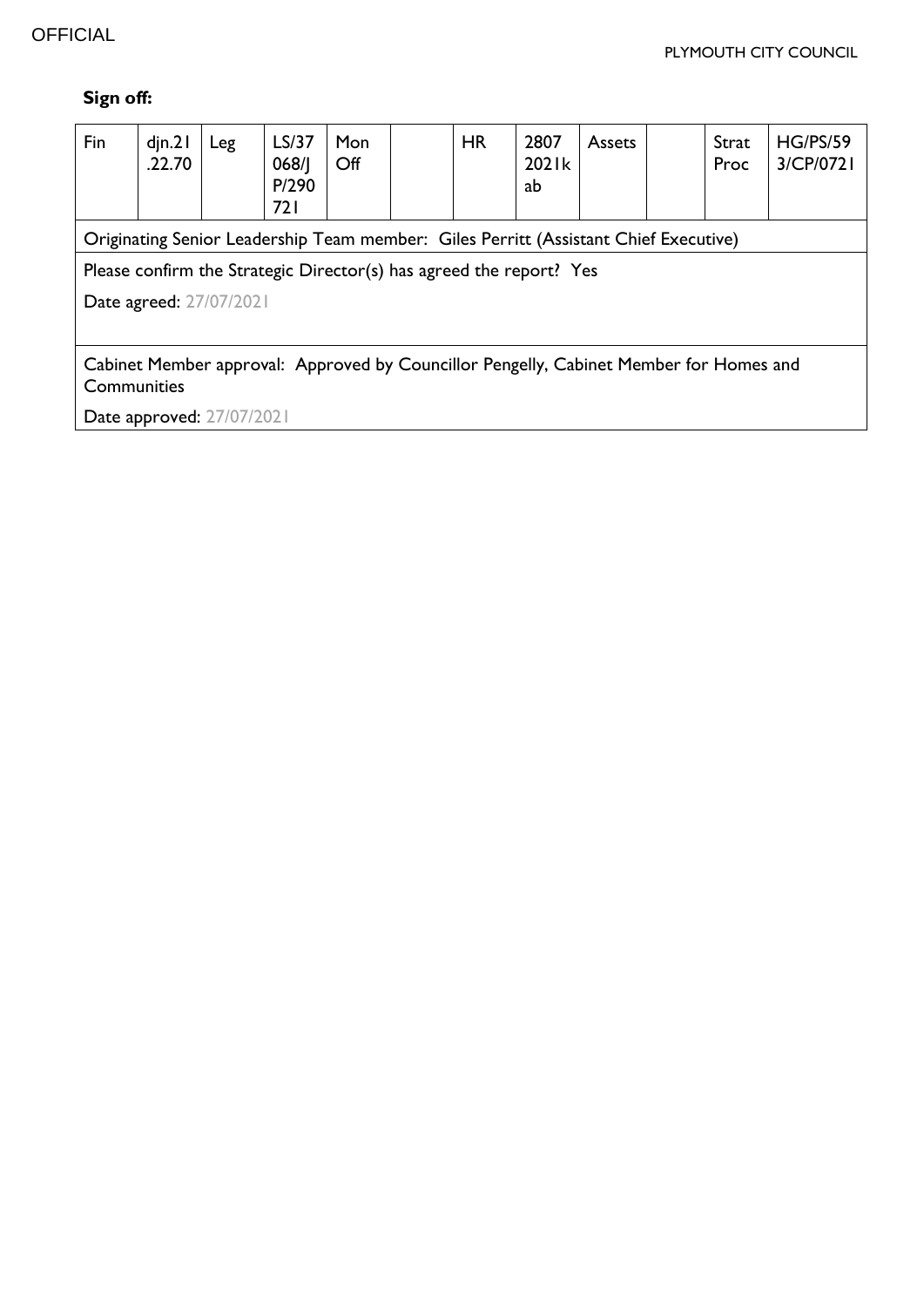#### **1. SUMMARY**

This paper sets out the progress made against the Ten Commitments since 2020 and asks Cabinet to note the shift in approach for monitoring and reporting. Building on the Ten Commitments this paper proposes a streamlined approach held together through a new Modern Slavery Policy and set of overarching principles, supported by an annual action plan. There have also be changes to the way in which we have set out the Modern Slavery Statement to align with Home Office recommendations and the requirements due to be enacted later in 2021.

### **2. BACKGROUND**

The Modern Slavery Act (2015) (MSA) sets out a range of measures on how modern slavery and human trafficking should be dealt with in the UK. In January 2019, the Home Office published its Second Interim Report from the independent review of the MSA, covering transparency in supply chains. In summary the review called for current legislation to be strengthened.

The recommendations made from the review centred on seven areas, including the recommendation that Section 54\* should be extended to the public sector:

- Local government, agencies and other public authorities should publish a statement if their annual budget exceeds £36 million.
- Government should strengthen its public procurement processes to make sure that noncompliant companies in scope of section 54 are not eligible for public contracts.
- Crown Commercial Service should keep a database of public contractors and details of compliance checks and due diligence carried out by public authorities. The database should be easily accessible to public authorities for use during the procurement process.

*(\* Section 54 of the Modern Slavery Act 2015 requires commercial organisations carrying out business in the UK, with a turnover of at least £36 million, to prepare and publish a slavery and human trafficking statement for each and every financial year).*

In March 2020 the UK Government published a Modern Slavery Statement setting out the action they are going to take to prevent modern slavery within their supply chains and in October 2020, they published their most recent [Modern Slavery Annual Report.](https://assets.publishing.service.gov.uk/government/uploads/system/uploads/attachment_data/file/927111/FINAL-_2020_Modern_Slavery_Report_14-10-20.pdf) Taking on board the recommendations and following a consultation period, the Government announced in September 2020 future changes to the reporting [requirements for modern slavery statements,](https://www.gov.uk/government/news/new-tough-measures-to-tackle-modern-slavery-in-supply-chains) that will help to ensure there is transparency in supply chains, but these changes have not yet come into effect and organisations have been advised that they should continue to report under the current requirements.

# **3. MODERN SLAVERY NATIONALLY**

National Referral Mechanism (NRM) and Duty to notify (DtN) statistics covering quarter 1 2021 were released on Thursday 03 June. The statistical bulletins give a summary of the number of potential victims referred to the NRM across the UK, as well as the number of potential victims reported via the DtN process in England and Wales. The statistics show that:

- 2,945 potential victims of modern slavery were referred to the Home Office in the first quarter of 2021, representing a 3% decrease compared to the preceding quarter (3,041) and a 3% increase from quarter 1 in 2020 (2,862)
- 75% (2,197) were male and 25% (745) were female
- 64% (1,897) of potential victims claimed exploitation in the UK only and 23% (691) claimed exploitation overseas only
- 49% (1,431) of referrals were for potential victims who claimed exploitation as adults and 45% (1,330) claimed exploitation as children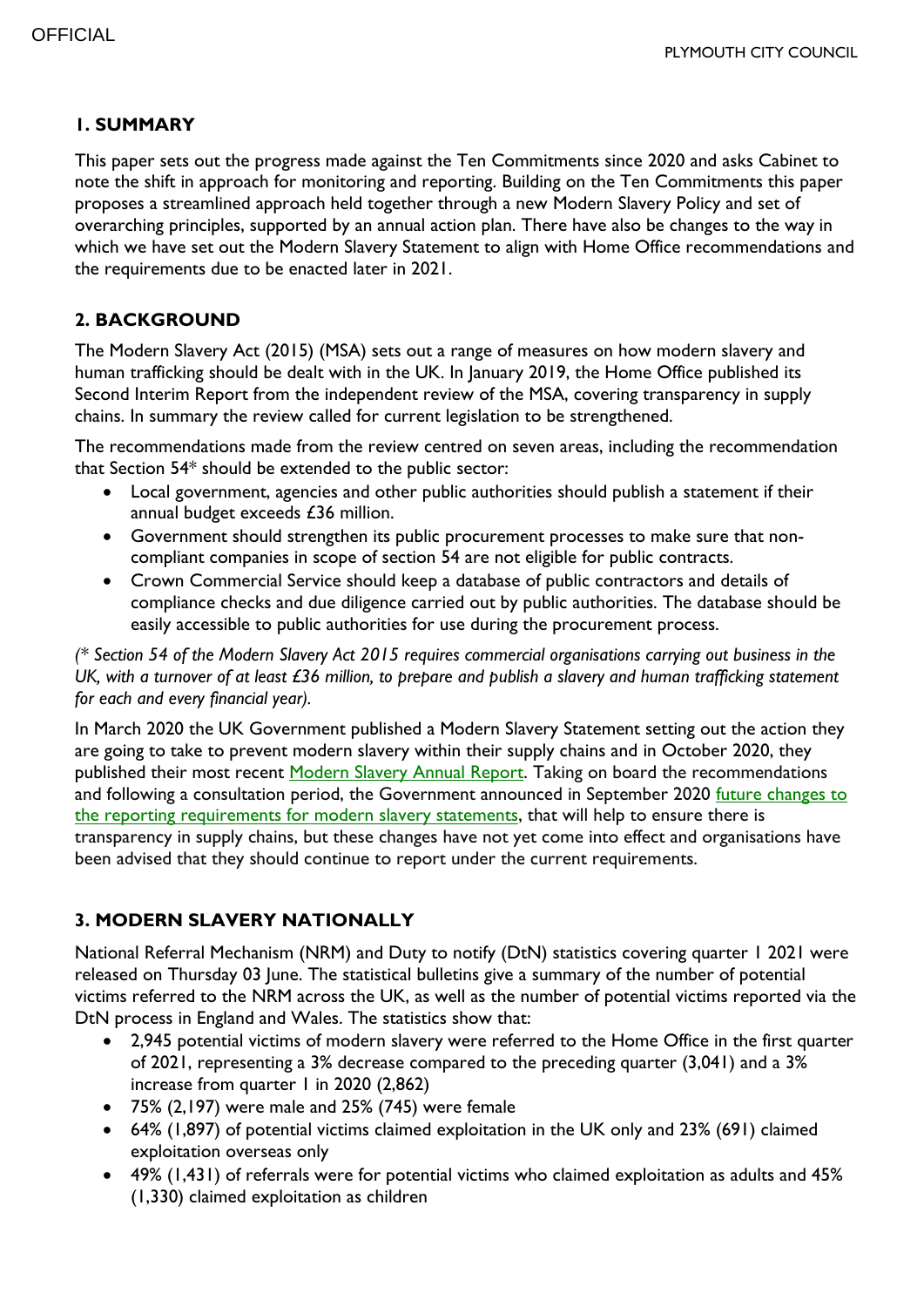- For adult potential victims, labour exploitation was most commonly reported (27%; 383), whereas child potential victims were most often referred for criminal exploitation (52%; 690)
- The most common nationalities referred this quarter were UK, Albanian and Vietnamese
- The Single Competent Authority (SCA) made 2,922 reasonable grounds and 406 conclusive grounds decisions in this quarter. Of these, 91% of reasonable grounds and 84% of conclusive grounds decisions were positive
- The Home Office received 718 reports of adult potential victims via the DtN process.

# **4. MODERN SLAVERY IN PLYMOUTH**

To date we have never needed to refer a contractor to the National Crime Agency in respect of modern slavery or human trafficking and operationally we are actively involved in both the support of identified victims and the disruption of offenders in the city.

Over the past 12 months Community Connections have been involved in the National Crime Agencies Operation Aident. This is a week of focused proactive engagements across the city following nationally set themes. Most recently Operation Aident focused on Labour Exploitation and Domestic Servitude. There will be different themes for each week of action with the next being sexual exploitation which is currently in the planning stage and will run in September 2021.

Throughout 2020 and into 2021 Plymouth City Council has been involved with 38 enquiries / investigations relating to modern slavery, which were predominantly concerning the requirement of a person to perform compulsory or forced labour. The range of support measures considered for each case were focused on the safety of the victim(s) and included the provision of temporary accommodation, access to services where required, food and clothing and also whether there was a requirement to make a referral into the National Referral Mechanism.

In a number of cases we were able to provide a positive outcome for the identified victim. In addition, we continue to assist in the development of investigations through the provision of information and upon request attended warrants to consider supportive functions to victims at the scene and the wider use of civil powers permitting the most disruptive tools to be used against organised crime groups.

# **5. THE COUNCIL'S PROGRESS**

Prior to the Home Office's independent review and the subsequent action taken by Government, the Council agreed a Motion on Notice to tackle modern slavery through procurement and the provision of a Charter containing Ten Commitments, to embed this in local practice – this happened in September 2018. The Council also published a Modern Slavery Statement.

The Council has made significant progress in the last 12 months and is continuing to build on the recommendations made in the independent review and preparing to ensure that we are able to meet the new requirements due to be implemented later this year. These include;

- Ensuring we include the mandated areas that statements must now cover and publish our statement on our website and the Government-run reporting service.
- Ensuring we meet the single reporting deadline reporting on the same twelve-month period (April to March) with six months to prepare our statement in time for a single reporting deadline of 30 September.
- Ensuring our Modern Slavery Statement includes the date of Board (or equivalent) approval and Director (or equivalent) sign off - public sector modern slavery statements will need to be signed off by the accounting officer, Chief Executive or equivalent role; and approved by the senior management body.

The progress that we have made not only includes steps to ensure transparency in our supply chains through the Ten Commitments, but from an operational perspective we have collaborated extensively with partners to identify and address modern slavery in the city.